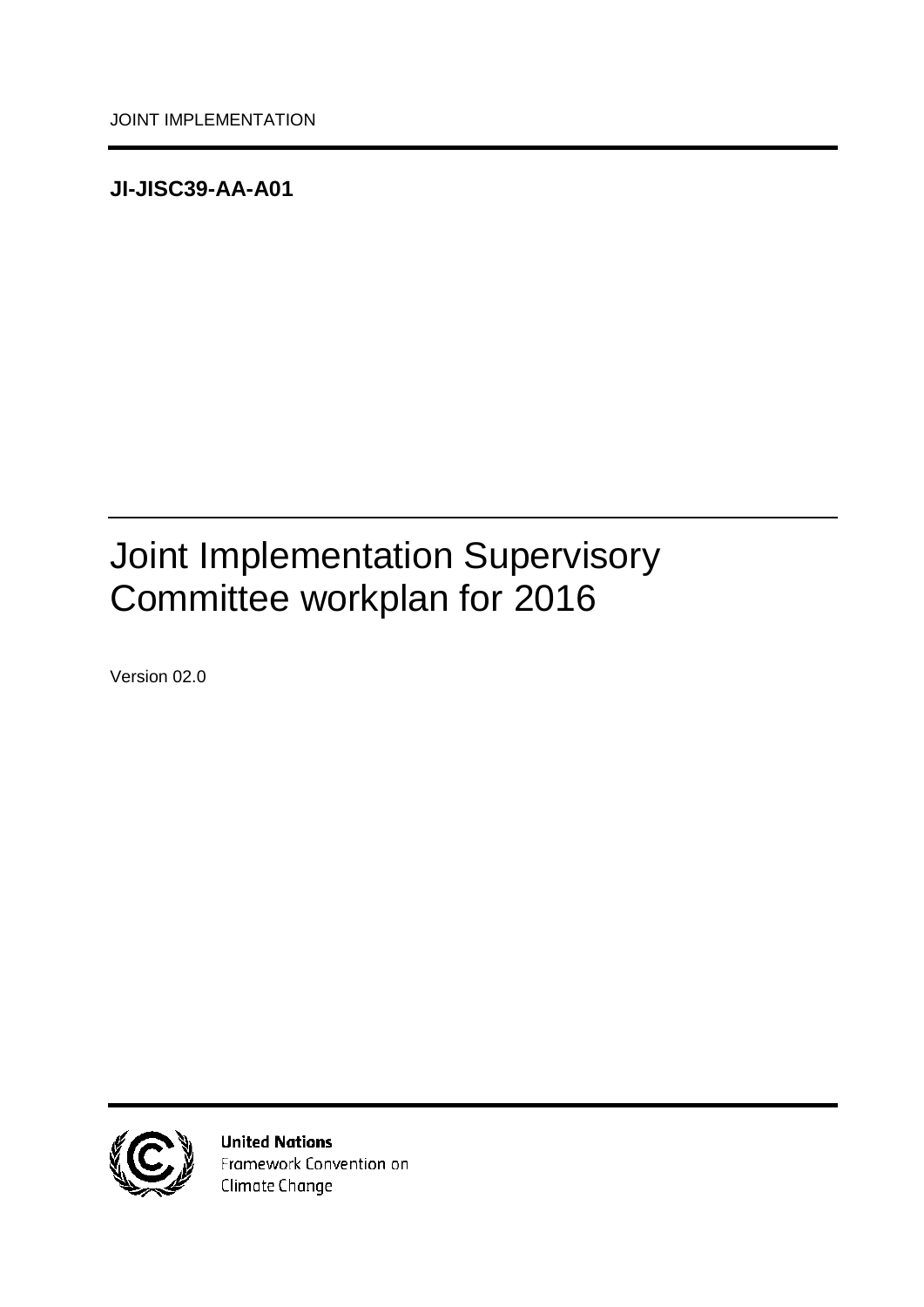# **COVER NOTE**

### **1. Procedural background**

1. The Joint Implementation Supervisory Committee (hereinafter referred to as the JISC) at its thirty-eighth meeting approved the workplan of the JISC for 2016. This work is in line with the request of the Conference of the Parties serving as the meeting of the Parties to the Kyoto Protocol (CMP) to the JISC to ensure sufficient infrastructure and capacity for the mechanism's use by Parties for as long as needed, and to keep the joint implementation management plan under review, making necessary adjustments to ensure the efficient, cost-effective and transparent functioning of the joint implementation.

#### **2. Purpose**

2. The workplan of the JISC for 2016 provides an overview of the issues to be considered by the JISC at each meeting. This allows planning the workload of the JISC and ensures efficient use of meeting time. The document indicates the work planned for the JISC at the meetings in 2016, based on the joint implementation two-year business plan and management plan 2016–2017.

#### **3. Key issues and proposed solutions**

- 3. The highlighted change to the approved workplan is an additional concept note related to an analysis for efficiency measures for the operation of the JISC, prepared by the secretariat for JISC 39.
- 4. The consideration of products and the approval of related recommendations to the CMP presented to the JISC at this meeting completes the work mandated by the CMP and planned by the JISC for this year.

#### **4. Impacts**

5. The updated workplan will ensure efficiency and transparency of the decision-making process and facilitate the JISC's management of its workload.

#### **5. Proposed work and timelines**

6. No further work is planned for 2016 after JISC 39, as all mandates have been completed.

#### **6. Recommendations to the JISC**

7. The secretariat recommends that the JISC take note of the updated workplan.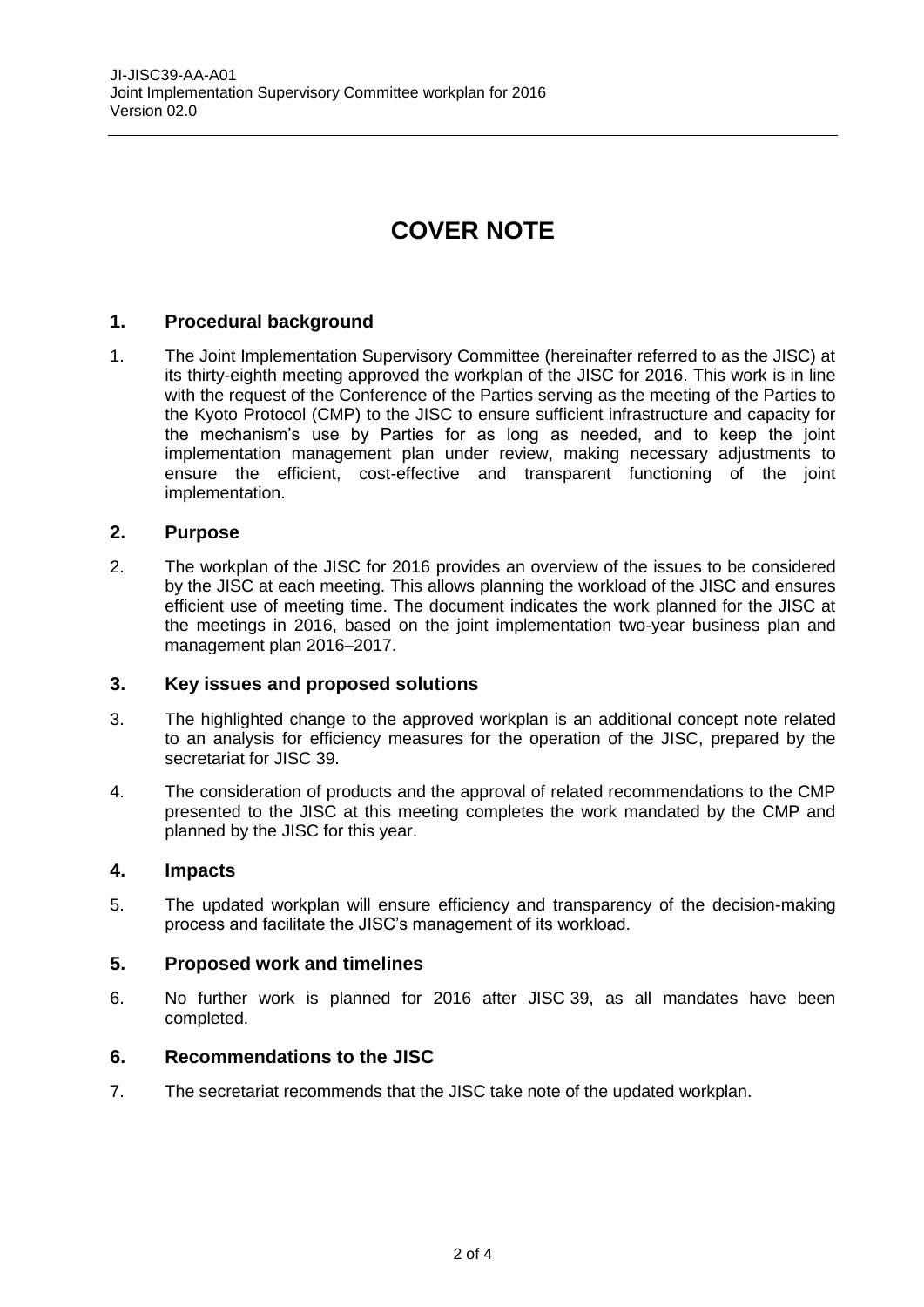## **Joint Implementation Supervisory Committee workplan 2016**

| <b>Activity</b>                                                  | <b>Product</b>                                                                                                                                                                    | <b>JISC 38</b> | <b>JISC 39</b> | <b>Comments</b>                                                |
|------------------------------------------------------------------|-----------------------------------------------------------------------------------------------------------------------------------------------------------------------------------|----------------|----------------|----------------------------------------------------------------|
| Maintain efficient<br>Joint<br>Implementation (JI)<br>operations | Selection of chair and<br>vice-chair of the JISC<br>and extensions of<br>terms of chair and<br>vice-chair of the JI<br><b>Accreditation Panel</b><br>(JI-AP) and JI-AP<br>members | Final          |                |                                                                |
|                                                                  | JISC workplan 2016                                                                                                                                                                | Final          | Report         |                                                                |
|                                                                  | JISC report to CMP <sup>1</sup>                                                                                                                                                   |                | Final          |                                                                |
|                                                                  | Calendar of meetings                                                                                                                                                              | Final          | Final          |                                                                |
|                                                                  | <b>Analysis for additional</b><br>efficiency measures<br>for the operation of<br>the JISC                                                                                         |                | Concept        | Decision 7/CMP.11,<br>para. 10                                 |
| Review of the JI<br>guidelines                                   | Recommendation to<br>SBI44 <sup>2</sup> on review of<br>the joint<br>implementation<br>guidelines                                                                                 | Final          |                | Decision 7/CMP.11,<br>para. 4                                  |
|                                                                  | Recommendation to<br>SBI44 on review of<br>the joint<br>implementation<br>guidelines                                                                                              | Final          |                | Decision 7/CMP.11,<br>para. 5                                  |
| Analysis of JI<br>experience to<br>identify best<br>practices    | Synergies between<br>joint implementation<br>and other mitigation<br>mechanisms; and<br>Analysis of the<br>experiences and<br>lessons learned                                     | Concept        | Final          | Decision 7/CMP.11,<br>para. 7<br>Decision 7/CMP.11,<br>para. 8 |
|                                                                  | CDM DOEs acting as<br>AIEs during JI<br>determination and<br>verification activities                                                                                              | Concept        |                | JISC37 report para. 17                                         |
|                                                                  | Administrative steps                                                                                                                                                              | Report         |                | JISC37 report para. 16                                         |
| Project<br>assessments                                           | Consideration of<br>cases                                                                                                                                                         | Final          | Final          |                                                                |
| Market and policy analysis                                       |                                                                                                                                                                                   | Report         | Report         |                                                                |
| Interactions with stakeholders                                   |                                                                                                                                                                                   | Report         | Report         |                                                                |

- - - - -

 $\overline{a}$ 

<sup>1</sup> Conference of the Parties serving as the meeting of the Parties to the Kyoto Protocol at its twelfth session (November 2016)

<sup>&</sup>lt;sup>2</sup> Subsidiary Body for Implementation at its forty-fourth session (May 2016)